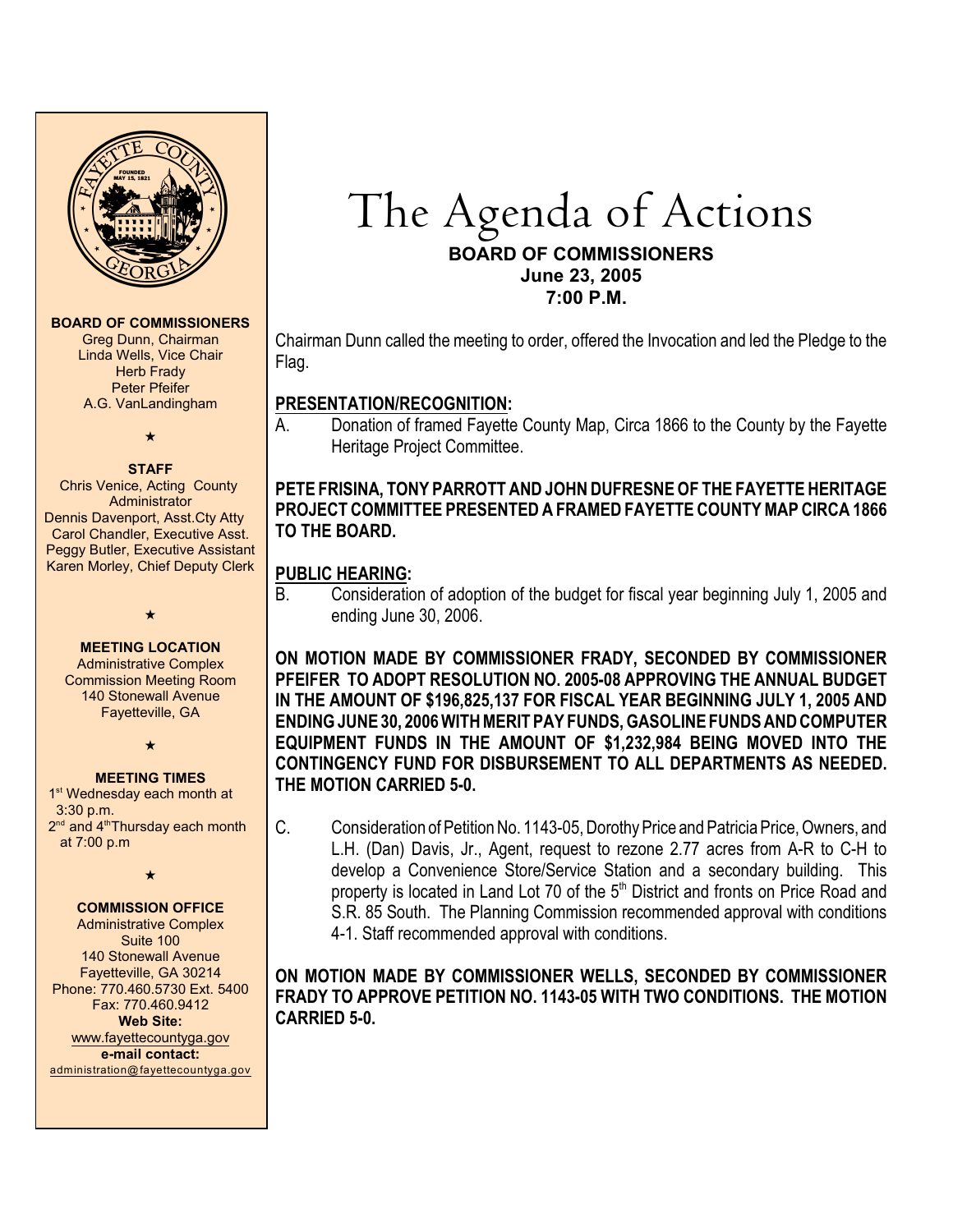D. Consideration of proposed Amendments to the Fayette County Zoning Ordinance regarding Article V. General Provisions, Section 5-9. Single-Family Dwelling, A. Additions to A Single-Family Structure (the Planning Commission recommended approval 5-0); and adoption of a Resolution exempting certain building additions from maximum square footage requirements.

**ON MOTION MADE BY COMMISSIONER WELLS, SECONDED BY COMMISSIONER PFEIFER TO APPROVE ORDINANCE NO. 2005-16 - AMENDMENTS TO THE FAYETTE COUNTY ZONING ORDINANCE REGARDING ARTICLE V. GENERAL PROVISIONS, SECTION 5-9. SINGLE-FAMILY DWELLING, A. ADDITIONS TO A SINGLE-FAMILY STRUCTURE; AND ADOPTION OF RESOLUTION NO. 2005-07 EXEMPTING CERTAIN BUILDING ADDITIONS FROM MAXIMUM SQUARE FOOTAGE REQUIREMENTS. THE MOTION CARRIED 3-2 WITH COMMISSIONER FRADY AND COMMISSIONER VANLANDINGHAM VOTING IN OPPOSITION.**

#### **OLD BUSINESS:**

E. Discussion by Greg Mask regarding changes to the County's Noise Ordinance.

# **THE BOARD TOOK NO ACTION ON THIS MATTER.**

**CONSENT AGENDA: COMMISSIONER PFEIFER REQUESTED ITEM NO. 3 BE REMOVED AND CHAIRMAN DUNN REQUESTED ITEM NO. 5 BE REMOVED. ON MOTION MADE BY COMMISSIONER WELLS, SECONDED BY COMMISSIONER VANLANDINGHAM TO APPROVE THE CONSENT AGENDA ITEM NOS. 1, 2, 4, 6, 7, 8, 9, 10, 11, 12 and 13 AS PRESENTED. THE MOTION CARRIED 5-0.**

- 1. Approval of Water Committee recommendation for Peachtree City Water and Sewerage Authority to place a telephone pole with an antenna on the Crabapple tank site to monitor the Tyrone sewer pump station.
- 2. Approval of request from the Town of Brooks for the Fayette County Board of Elections to conduct all facets of the Town election scheduled for this November including advertising, qualifying, supervising the election and counting votes. The Town will reimburse the County for any expenses incurred.
- 3. Approval of Water Committee recommendation to adopt the changes to the operations at Lake Horton, Lake Kedron and Starr's Mill.

#### **COMMISSIONER PFEIFER REQUESTED ITEM NO. 3 BE REMOVED.**

- 4. Approval of recommendation from the Director of Parks and Recreation Anita Godbee for a budget adjustment to increase Revenues and Expenditures in the amount of \$34,000 for self-sustaining services line item.
- 5. Approval to retain Mallett Consulting, Inc. to provide Project Management Services for Phase I of the transportation projects funded by Fayette County Special Purpose Local Sales Tax.

# **CHAIRMAN DUNN REQUESTED ITEM NO. 5. BE REMOVED.**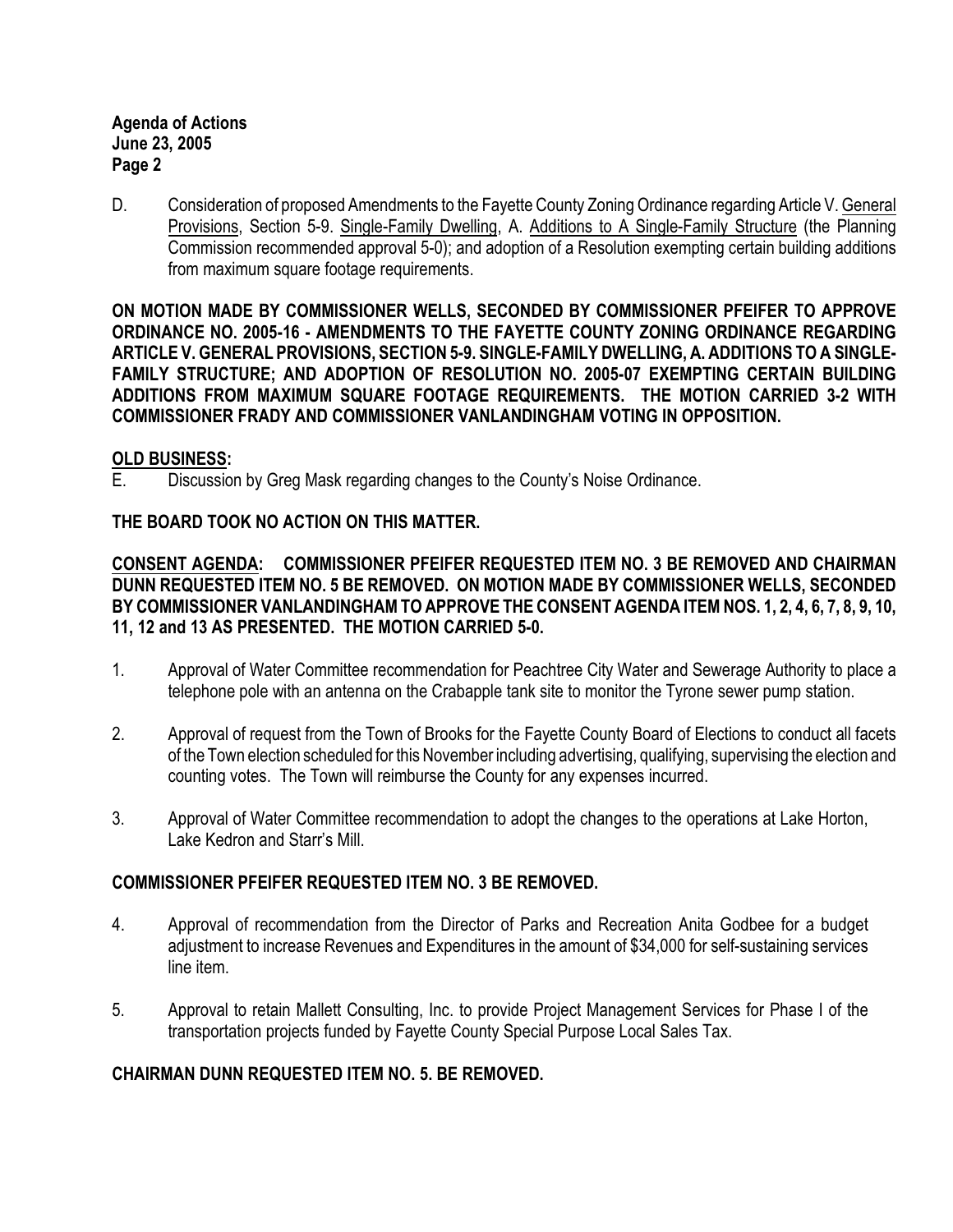- 6. Approval of request from the Director of Animal Control Miguel Abi-Hassan for a budget adjustment to recognize \$15,000 donated funds from the Fayette County Humane Society to be used as follows: \$3,000 for cages for "cat maternity ward" and \$12,000 to be applied to cost of new flooring which has been approved as a capital project for FY 2006.
- 7. Approval of recommendation from Director of Purchasing Tim Jones to award Bid #520 (Demolition) to the overall low bidder Reliable Demolition at a price of \$20,000.
- 8. Approval of recommendation from Director of Purchasing Tim Jones to award Bid #521 (Filter Repair) to low bidder Rehab Construction Company, Inc. at a price of \$79,500.
- 9. Approval of recommendation from Director of Purchasing Tim Jones to award annual maintenance support to sole source vendor Tyler Technologies, Inc. - Munis Division for the total annual amount of \$39,646.25.
- 10. Approval of recommendation from Director of Business Services to use the CPI-W Urban Wage Earners and Clerical Workers as the basis for the County COLA program beginning with FY 2007.
- 11. Approval of request from the Director of Animal Control Miguel Abi-Hassan to refund client the sum of \$60 from account 10030002-346110.
- 12. Approval to approve/deny tax refunds as recommended.
- 13. Approval of minutes for Board of Commissioners' meeting held on June 9, 2005.

# **PUBLIC COMMENT:**

Members of the public are allowed up to five minutes each to address the Board on issues of concern other than those items which are on this evening's agenda.

**WILL MASK:** Will Mask, 442 Kelley Road, Brooks commented on the noise ordinance.

**ALLAN PAYNE:** Allan Payne, 148, Hawn Road, Fayetteville commented on the noise ordinance.

**DEBBIE BILLER-ANTOINE:** Debbie Biller-Antoine, 155 Hawn Road, Fayetteville commented on the noise ordinance.

**RODNEY DICKSON:** Rodney Dickson, 890 South Jeff Davis, Fayetteville commented on the noise ordinance.

**DENISE MASK:** Denise Mask, 442 Kelley Road, Brooks commented on the noise ordinance.

# **STAFF REPORTS:**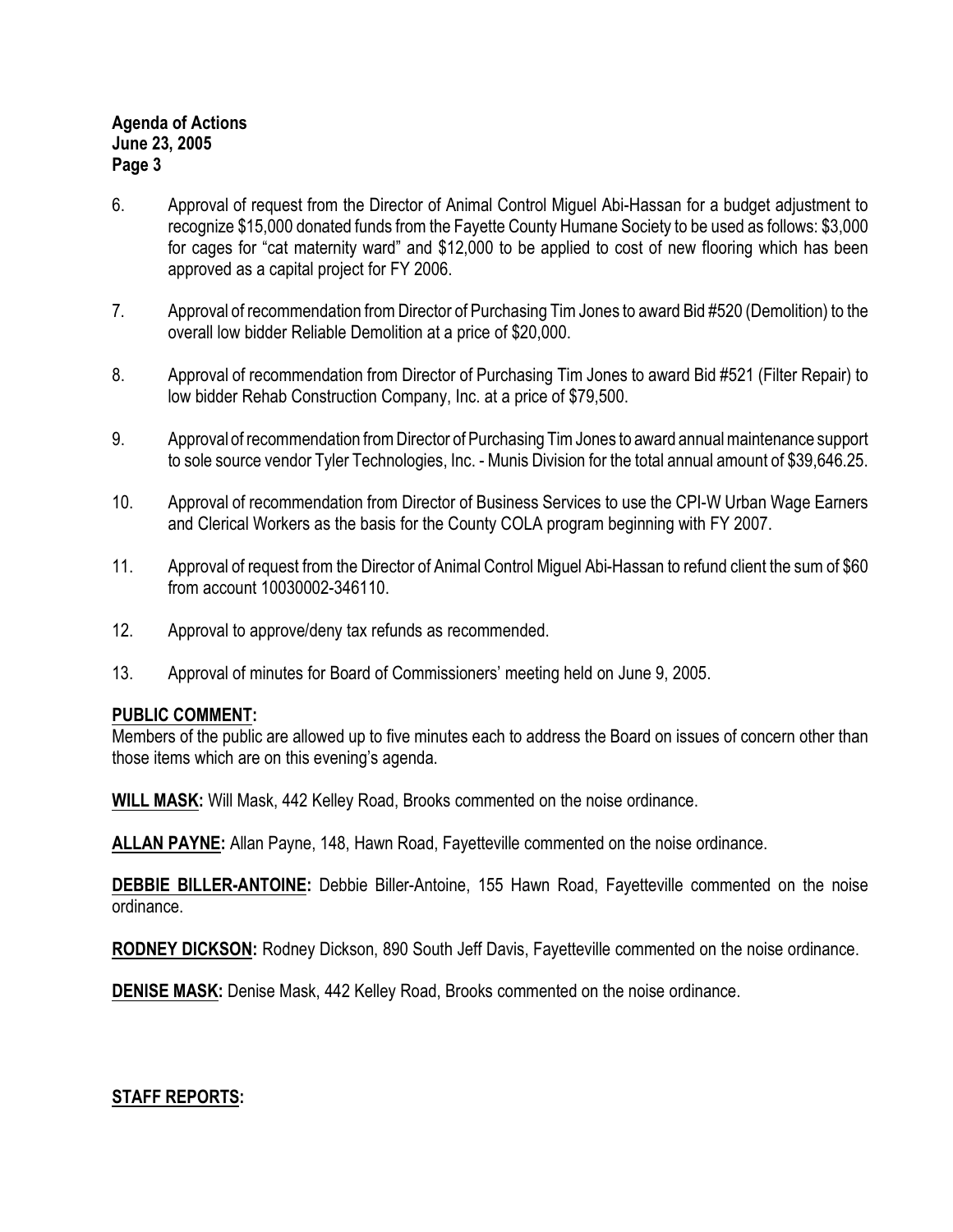**EXECUTIVE SESSION:** Assistant County Attorney Dennis Davenport requested an executive session to discuss six legal items.

Commissioner Frady requested an executive session to discuss one legal item.

#### **EXECUTIVE SESSION: ON MOTION MADE BY COMMISSIONER VANLANDINGHAM, SECONDED BY COMMISSIONER FRADY TO ADJOURN TO EXECUTIVE SESSION TO DISCUSS SEVEN LEGAL ITEMS . THE MOTION CARRIED 5-0.**

**LEGAL:** Commissioner Frady discussed a legal item with the Board.

## **THE BOARD TOOK NO ACTION ON THIS MATTER.**

**LEGAL:** Assistant County Attorney Dennis Davenport discussed a legal item with the Board.

## **THE BOARD TOOK NO ACTION ON THIS MATTER.**

**LEGAL:** Assistant County Attorney Dennis Davenport reviewed a legal item with the Board.

## **THE BOARD TOOK NO ACTION ON THIS MATTER.**

**LEGAL:** Assistant County Attorney Dennis Davenport discussed a legal item with the Board.

#### **ON MOTION MADE BY COMMISSIONER VANLANDINGHAM, SECONDED BY COMMISSIONER WELLS TO AUTHORIZE ASSISTANT COUNTY ATTORNEY DENNIS DAVENPORT TO PROCEED IN THIS MATTER. THE MOTION CARRIED 5-0.**

**LEGAL:** Assistant County Attorney Dennis Davenport reported to the Board on a legal item.

# **THE BOARD TOOK NO ACTION ON THIS MATTER.**

**LEGAL:** Assistant County Attorney Dennis Davenport discussed a legal item with the Board.

#### **THE BOARD TOOK NO ACTION ON THIS MATTER.**

**LEGAL:** Assistant County Attorney Dennis Davenport updated the Board on a legal item.

# **THE BOARD TOOK NO ACTION ON THIS MATTER.**

# **EXECUTIVE SESSION AFFIDAVIT: ON MOTION MADE BY COMMISSIONER WELLS, SECONDED BY COMMISSIONER VANLANDINGHAM TO AUTHORIZE THE CHAIRMAN TO EXECUTE THE EXECUTIVE**